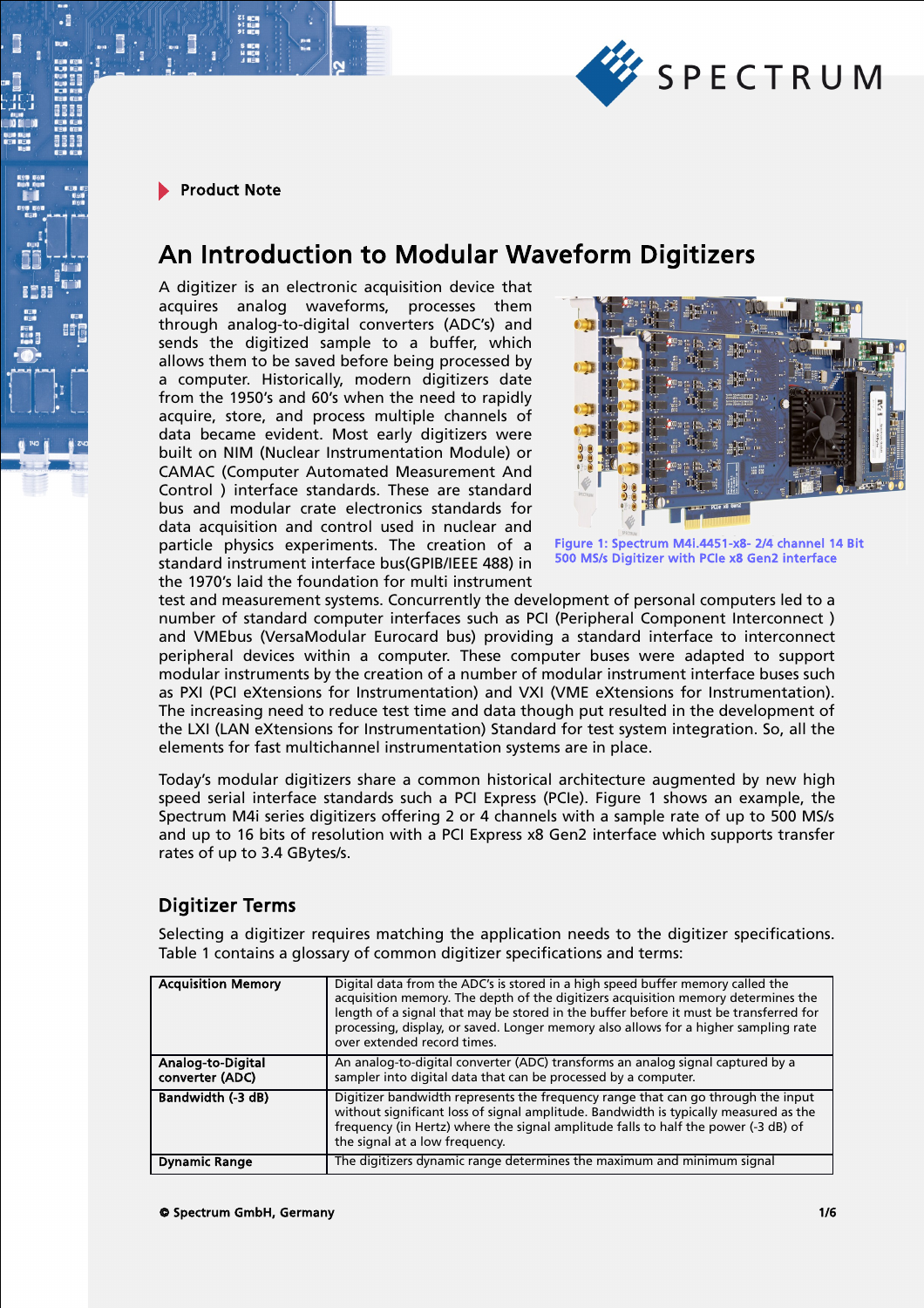

- 21 中国<br>41 年間<br>51 年間 - 8 中国時代<br>51 年間

na<br>Tua

 $\mathbf{I} \cdot \mathbb{R}$ 

 $\frac{1}{2}$ 

**Not the second contract of the second contract of the second contract of the second contract of the second contract of the second contract of the second contract of the second contract of the second contract of the second** 

**BO** 

ī

List of the Control of the Control of the Control of the Control of the Control of the Control of the Control o<br>List of the Control of the Control of the Control of the Control of the Control of the Control of the Control

|                                                        | voltages that can be measured in one acquisition. A large dynamic range allows for<br>the measurement of signals that contain both small and large voltage components<br>at the same time. Dynamic range is related to the digitizers resolution.                                                                                                                                                                                                                                                                                                                                                                                |
|--------------------------------------------------------|----------------------------------------------------------------------------------------------------------------------------------------------------------------------------------------------------------------------------------------------------------------------------------------------------------------------------------------------------------------------------------------------------------------------------------------------------------------------------------------------------------------------------------------------------------------------------------------------------------------------------------|
| <b>Effective Number of Bits</b><br>(ENOB)              | The resolution of an ADC is specified by the number of bits used to represent the<br>analog value, ideally giving 2 <sup>N</sup> signal levels for an N-bit signal. Unfortunately, all<br>real ADC circuits and their associated pre-amplifiers introduce some noise and<br>distortion reducing the ideal number of quantized levels. Effective number of bits<br>(ENOB) is a quality measure of the dynamic performance of an analog-to-digital<br>converter (ADC) and its associated circuitry. ENOB specifies the resolution of an ideal<br>ADC circuit that would have the same resolution as the digitizer being specified. |
| LXI                                                    | LAN eXtensions for Instrumentation. A local area network based system integration<br>standard allowing fast communication between multiple instruments.                                                                                                                                                                                                                                                                                                                                                                                                                                                                          |
| <b>Memory Segmentation</b>                             | Fast, repetitive signals are stored on each trigger event as a single segment within<br>the memory, this reduces the required transfer rate and saves memory                                                                                                                                                                                                                                                                                                                                                                                                                                                                     |
| <b>Noise</b>                                           | Noise is a random fluctuation in an electrical signal. It is a characteristic of all<br>electronic circuits, which generally add noise to the signal being processed.                                                                                                                                                                                                                                                                                                                                                                                                                                                            |
| PCI, cPCI, PCIe                                        | Peripheral Component Interconnect (PCI), compact PCI (cPCI) and PCI express (PCIe)<br>are three types of interfaces that connect a digitizer or other component to a<br>computer via the computer motherboard. These interfaces are primarily used for<br>modular digitizers that are installed in the chassis of a computer.                                                                                                                                                                                                                                                                                                    |
| PXI (PCI eXtensions for<br>Instrumentation ), PXIe     | PXI is a modular electronic instrumentation standard based on an industry-standard<br>computer bus. This standard forms a basis for building electronic test equipment by<br>providing clock and trigger synchronization signals.                                                                                                                                                                                                                                                                                                                                                                                                |
| <b>Resolution</b>                                      | The resolution of an ADC is specified by the number of bits used to represent the<br>analog value, ideally giving 2 <sup>N</sup> signal levels for an N-bit signal. Resolution is<br>important for measuring dynamic signals and small signals.                                                                                                                                                                                                                                                                                                                                                                                  |
| <b>Sampling Rate</b>                                   | The sampling rate, or sample rate, of a digitizer is the frequency at which analog<br>signals are converted to digital data by the analog-to-digital converter. Effective<br>measurement requires the sample rate of a digitizer to be least twice the frequency<br>of the highest signal frequency, this is called the Nyquist rate. It is preferable to<br>sample slightly higher than Nyquist.                                                                                                                                                                                                                                |
| <b>Signal Processing</b>                               | Signal processing is the processing of analog signals or digital data created from the<br>signals. Common signal processing applications include filtering, averaging, and<br>spectrum analysis.                                                                                                                                                                                                                                                                                                                                                                                                                                 |
| Signal to Noise and<br><b>Distortion Ratio (SINAD)</b> | Signal to noise and distortion ratio (SINAD or THD+) is a figure of merit which<br>provides a quantitative measurement of the quality of a signal. SINAD is the ratio of<br>the total signal power level (including Signal + Noise + Distortion or SND) to<br>unwanted signal power (Noise + Distortion or ND). It follows that the higher the<br>figure the better the quality of the signal. The ratio is expressed as a logarithmic<br>value (in dB) from the formula 10Log (SND/ND).                                                                                                                                         |
| <b>Spurious Response</b>                               | A spurious response is an undesired signal component that is added to the desired<br>signal as a result of mixing with internal sources within a device such as an ADC. The<br>maximum level of spurious responses is often specified as the spurious free dynamic<br>range.                                                                                                                                                                                                                                                                                                                                                     |
| Synchronization                                        | Synchronization is the time coordination of events within a measurement system. It<br>relates to triggering and sampling multiple channels or digitizers at the same time.                                                                                                                                                                                                                                                                                                                                                                                                                                                       |
| <b>Transient Recorder</b>                              | Transient recorders or digitizers are electronic instruments for recording a fast<br>transient signal such as a shock pulse.                                                                                                                                                                                                                                                                                                                                                                                                                                                                                                     |
| <b>Trigger</b>                                         | A signal used to initiate and synchronize signal acquisition in a digitizer.                                                                                                                                                                                                                                                                                                                                                                                                                                                                                                                                                     |
| <b>VMEbus</b>                                          | VMEbus is a computer bus standard, widely used for many applications and<br>standardized by the IEC as ANSI/IEEE 1014-1987.                                                                                                                                                                                                                                                                                                                                                                                                                                                                                                      |
| <b>VXI</b>                                             | The VXI bus is an open standard platform for automated test systems based on the<br>VMEbus. VXI stands for VME eXtensions for Instrumentation, defining added bus<br>lines for timing and triggering as well as setting mechanical requirements and<br>standard protocols for configuration, communication, mult chassis extension, and<br>other features.                                                                                                                                                                                                                                                                       |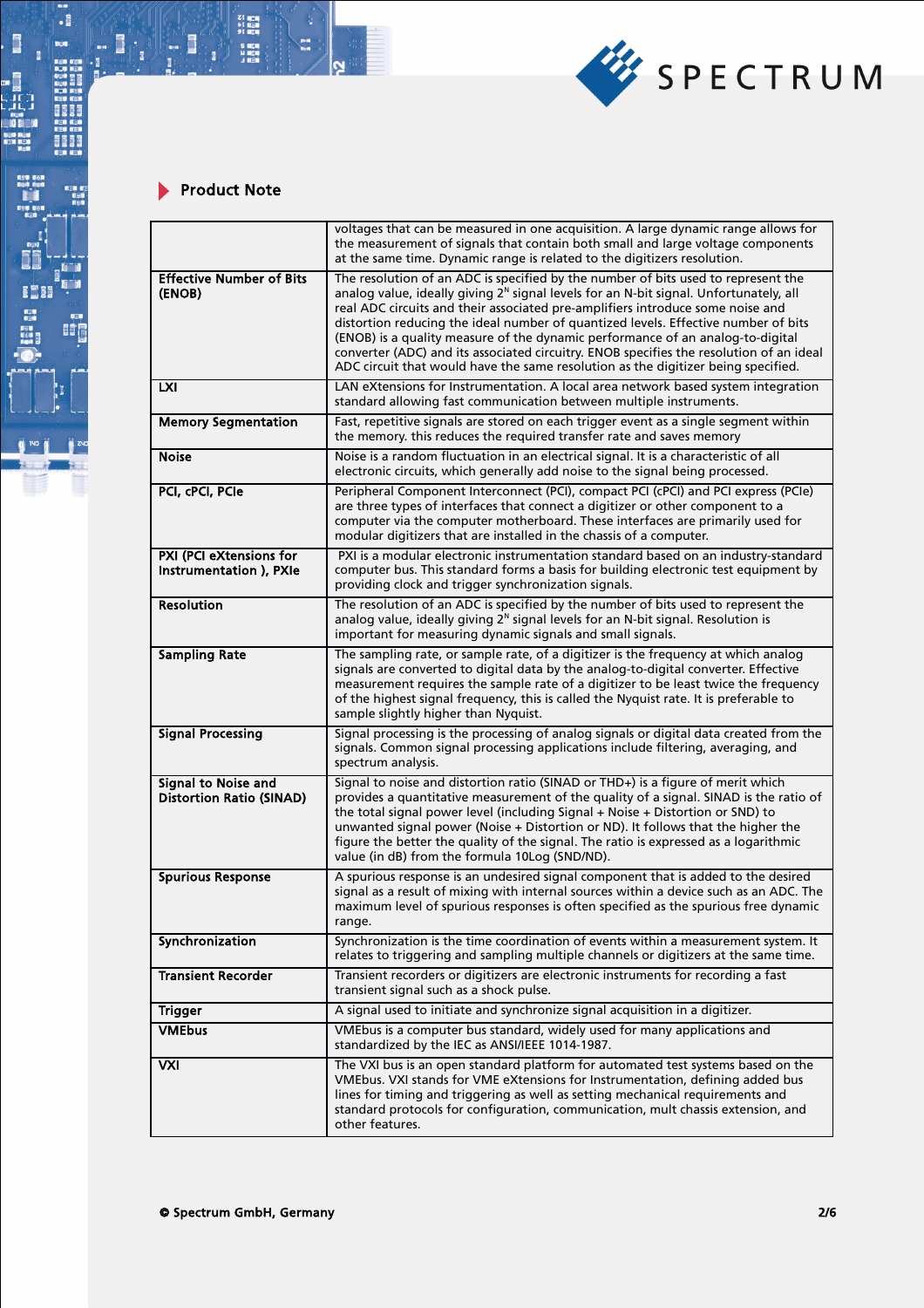

.

# Selecting a Digitizer

Selecting a digitizer requires that you match the application waveforms to the key digitizer specifications. This section provides some common rules of thumb to aid in the selection of a digitizer.

#### Bandwidth

The required bandwidth of a digitizer depends on the nature of the waveforms you are measuring. For sine waves a bandwidth of greater than twice the maximum frequency is generally adequate. If the waveform is pulse-like with fast transitions it is preferable to use a bandwidth that is five times the frequency of the pulse waveform in order to capture up to the fifth harmonic. Figure 2 illustrates this point, in order to approximate a square wave the bandwidth should allow transmission of up to the fifth harmonic.



approximate a square wave.

# Samplerate

The sampling theorem states that to avoid aliasing, the sample rate of a digitizer needs to be at least twice the

highest frequency component in the signal being acquired. Sampling at just twice the highest frequency component is not enough to accurately reproduce fast edges in timedomain signals. Accurate digitizing of a signal requires the digitizers sample rate should be at least three to four times the required bandwidth.

# Resolution and Dynamic Range

Resolution determines the dynamic range of the digitizer. The dynamic range is the ratio of the highest to the lowest signal level a digitizer can handle. Applications that involve dynamic signals (signals with both large and small voltage components) need a high-resolution instrument. As a first order estimate of the required dynamic range divide the highest signal level by the smallest signal level that is expected. As an example, consider a full scale range of 1 Volt and the desired minimum detectable signal level of 100uV. The ratio is 10,000:1 or 80 dB. With 6 dB per bit this requires 13.3 bits of resolution in an ideal case with no additive noise, so a 14 bit digitizer would be required.

Note that there is a tradeoff between resolution and maximum sample rate. Higher resolution comes at the price of lower maximum sample rate. This is shown in Figure 3 where the maximum sample rate for a number of competitive modular digitizers is plotted as a function of the number of bits of resolution. The 14 and 16 bit models of the Spectrum M4i series are

Digitizer Resolution and Sample Rate For Noninterleaved High Resolution PCIe Modular Digitizers  $\triangle$  Competitive Spectrum M4 I - Exnon (Competitive) Fxnon (Spectrum M4 I)  $10000$  $(Ms/s)$  $\frac{1}{2}$ **Right** 2999 Vlaximum Sample 1000  $1000$  $-298$ 125 100  $12$  $13$  $14$  $15$ 16  $17$ **Resolution (Bits)** 

Figure 3: The maximum samplerate of a selection of commercial high resolution PCIe modular digitizers as a function of the number of bits of resolution. The Spectrum M4i series digitizers are plotted separately on the same scale and show a higher sample rate than 11 of the 12 competitive units.

plotted also showing their higher effective sampling rate. Resolution/samplerate is an area of major engineering tradeoffs. Note that it is possible to increase the maximum sample rate by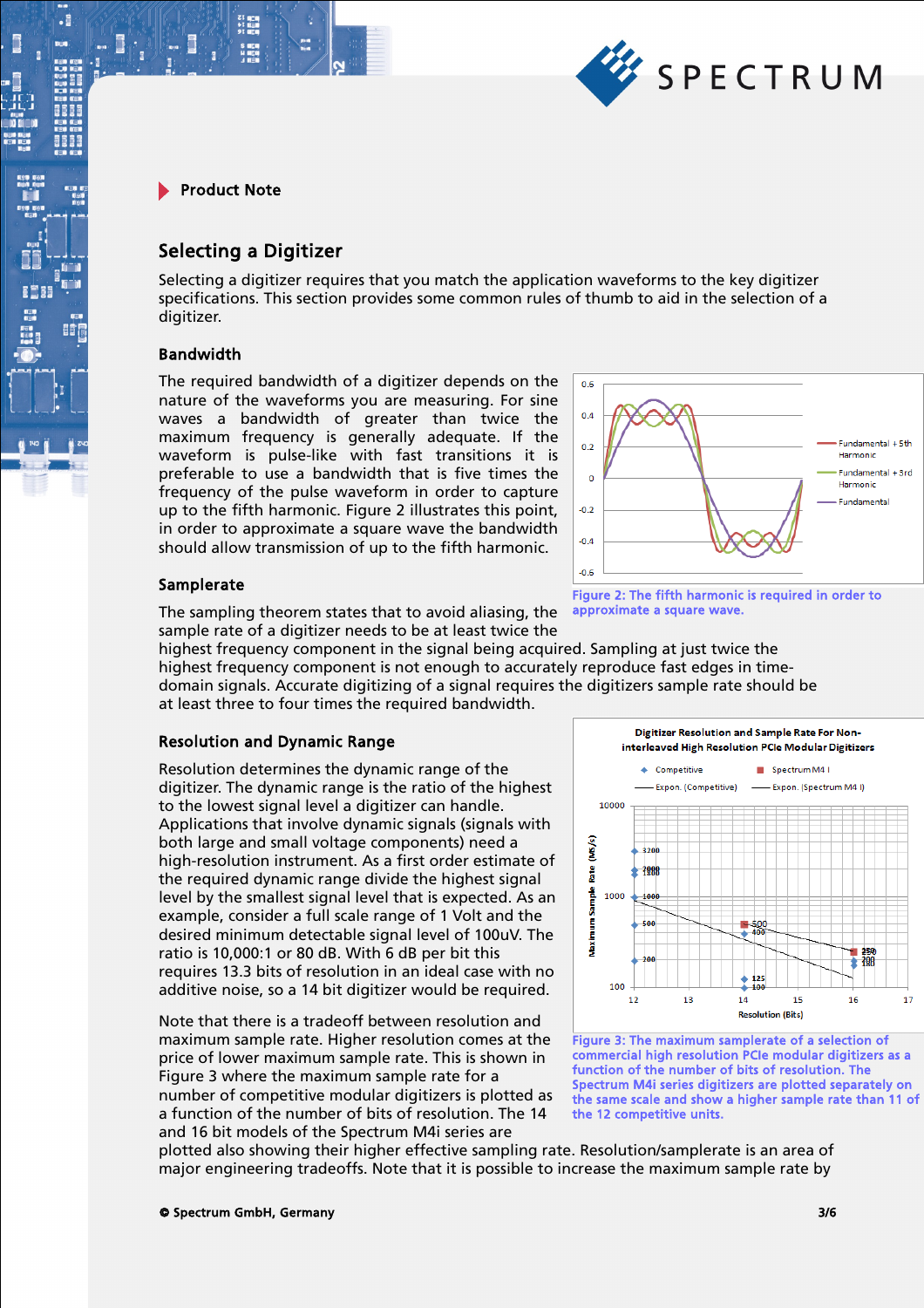

.

interleaving multiple ADC's but this process usually results in a decreased effective number of bits (ENOB) because of noise due to imperfect matching of the ADC's gains, offsets, and linearity's. When you compare digitizer resolution and maximum sample rate make sure that the digitizers specify if they are single or multiple interleaved ADC's.

#### Acquisition Memory Length

Determines the longest record length the digitizer can accommodate in a single acquisition. It also affects the sample rate on any given record duration. Record length is equal to the sample period times the acquisition memory length. For a given digitizer record length the greater the memory length the higher the sample rate that can be used without overflowing the memory.

#### **Triggering**

Triggers synchronize data acquisition with external events. Effective use of a digitizer requires great flexibility in device triggering. Simple edge triggers based on the slope and signal level are pretty standard on most digitizers. Many offer window triggering as well. Trigger sources include the acquisition channels and multiple external trigger inputs. For maximum trigger flexibility these inputs along with a rearm capability can be combined logically to produce advanced trigger states.

#### Number of channels and Synchronization

Each modular digitizer has a specific number of channels per card. Using multiple cards can increase the total number of channels. In order to maintain synchronization, multiple cards need to be synchronized so that they share common triggers and a common clock. For example, up to eight Spectrum digitizers such as those shown in figure 1 can be linked with a Star-Hub module with no phase delay between channels.

#### Acquisition modes

Digitizers generally offer a number of different acquisition modes. The Spectrum M4i digitizers offers ring buffer mode (similar to an oscilloscope operation), FIFO or streaming mode, Multiple recording (segment mode), gated sampling, and a multiple time base (ABA mode) which combines slow continuous recording with a fast acquisition on trigger events. These multiple acquisition modes feature a fast re-arm time. In the case of the Spectrum M4i digitizer it is as short as 40 sample periods (i.e. 80 ns at 500 MS/s). These different acquisition modes allow the user to configure the digitizer to best use the acquisition memory for different applications.

#### Digital Data Transfer

One of the key advantages of digitizers is the ability to rapidly stream data to a computer for further analysis and archiving. The Spectrum digitizers, in FIFO mode (streaming mode), are designed for continuous data transfer between the digitizer buffer memory and PC memory. Utilizing a PCI Express x8 Gen 2 interface streaming speed is up to 3.4 GByte/s.

#### Form factor

Modern digitizers come in a variety of different form factors and standards. Today's most popular are PCIe, typically used when size is critical and the digitizer needs to go inside the PC, and PXI. When building large automated testing systems, with a number of different test instruments, choosing a common form factor generally makes the integration task much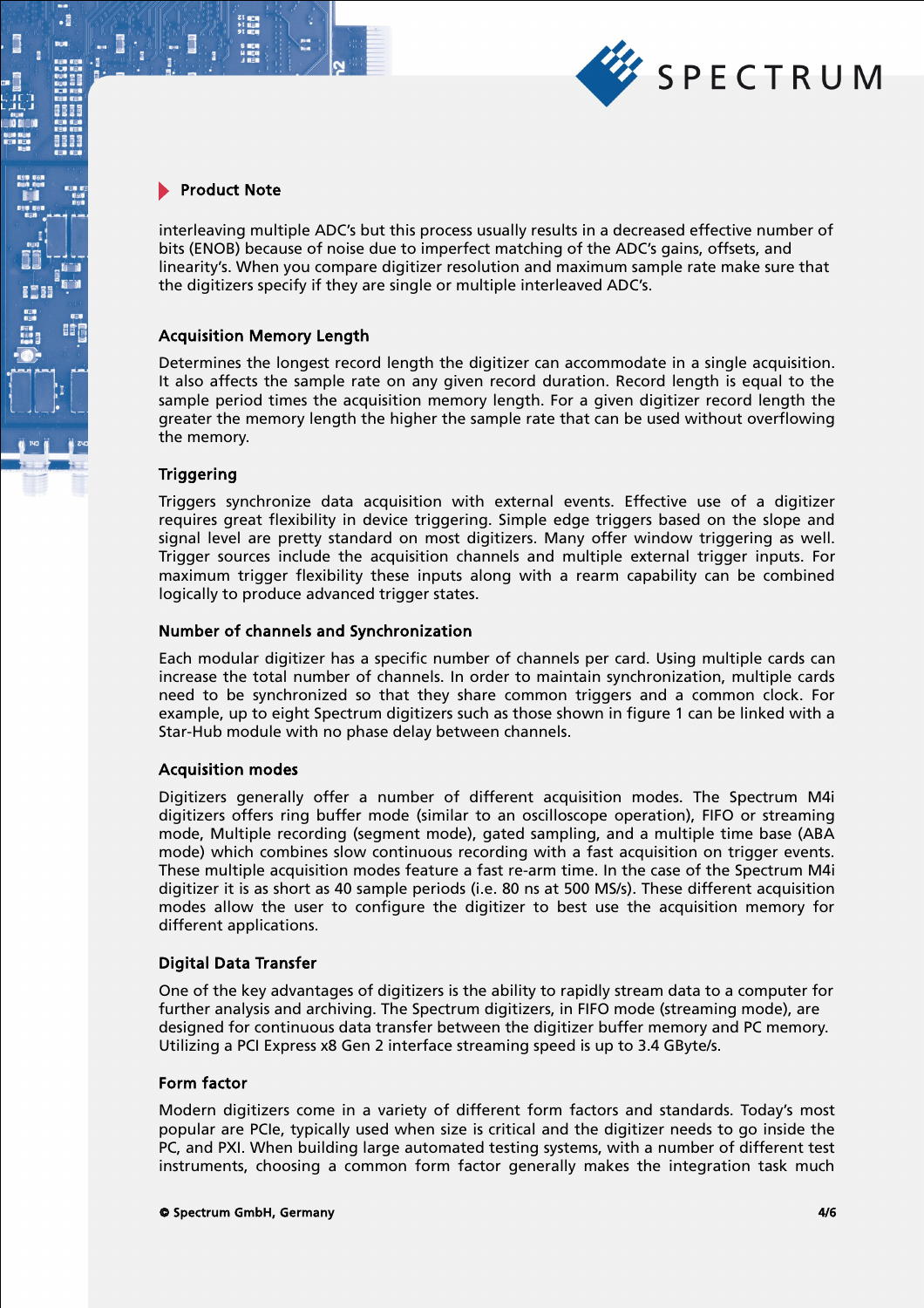

easier.

:

#### Drivers and Software

The Spectrum digitizers include drivers for Windows (XP, Vista, Windows 7 and Windows 8 (each 32 bit and 64 bit) and Linux (Pre-compiled kernel modules are included for the most common distributions like RedHat, Fedora, SUSE, Ubuntu or Debian. The Linux support includes SMP systems, 32 bit and 64 bit systems).

Programming example in Visual C++, Borland C++ Builder, LabWindows/CVI, Borland Delphi, Visual Basic, VB.NET, C#, J#, and IVI are included.

If you intend to use third party software like LabVIEW<sup>1</sup> or MATLAB<sup>1</sup> drivers for these system integration packages and examples are also supplied.

While most digitizers are controlled by user written software it is very important to have a manufacturer supplied software tool for direct control of the hardware for system integration and hardware verification. Spectrum offers such a program called SBench 6 shown in figure 4. This software is very flexible and can be tailored to match your requirements from single channel to hundreds of channels handling synchronization and of multiple modules. It also offers powerful measurement, analysis, and signal processing



Figure 4: An example of a typical digitizer acquisition with basic measurements and the FFT of one of the acquired channels using Spectrum's SBench 6 software.

functions. In addition to showing the acquired waveform (the sound pressure level of an acoustic 'click') both cursor and parameter measurement are being displayed in appropriate units of sound pressure level (Pascals). The program includes the ability to do basic waveform math and advance calculations such as histograms and Fast Fourier Transforms (FFT). The FFT of the acoustic signal is shown.

#### Digitizers versus Digital oscilloscopes

Digitizers share many attributes with digital oscilloscopes so it is logical to ask: "Which instrument is best suited to my measurement application?" There are five questions you should ask ti help you decide which instrument to use:

#### *1. Will you be troubleshooting a circuit, device, or process or making measurements that may require analysis and processing?*

The digitizer is the best tool if you will be measuring, analyzing or processing data. The intimate tie-in of the digitizer and computer makes them the instruments of choice where large amounts of data are to be processed. On the other hand troubleshooting requires the